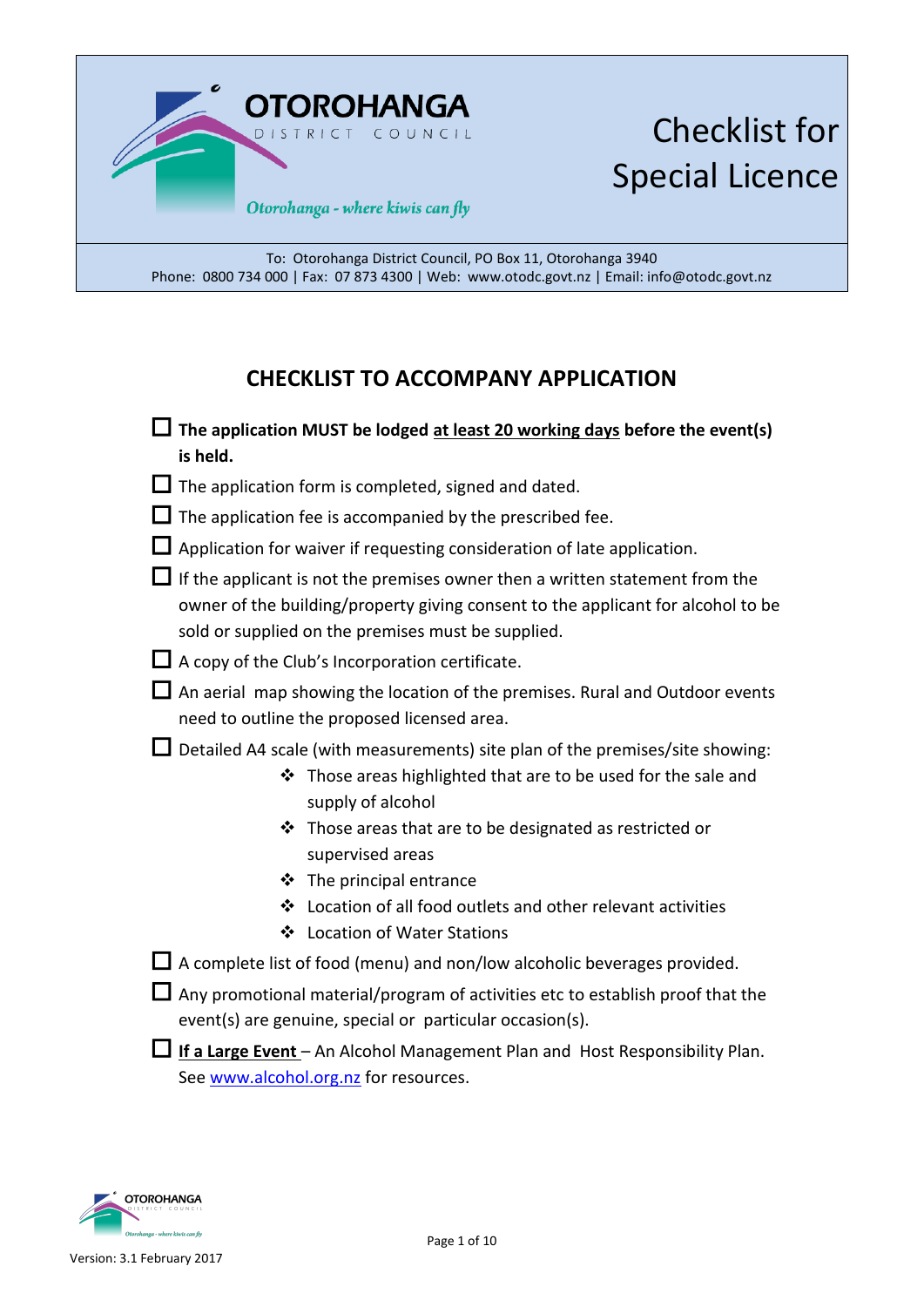

# Example of Training Log

To: Otorohanga District Council, PO Box 11, Otorohanga 3940 Phone: 07 873 4000 | Fax 07 873 4300 | Web: www.otodc.govt.nz | Email: info@otodc.govt.nz

|   | <b>Staff members Name:</b>                                                                                                                                                                                                                        |
|---|---------------------------------------------------------------------------------------------------------------------------------------------------------------------------------------------------------------------------------------------------|
|   | Date completed:                                                                                                                                                                                                                                   |
| v |                                                                                                                                                                                                                                                   |
|   | INTOXICATION ("SCAB" technique - Speech, Coordination, Appearance and<br>Behaviour) and using INTOXICATION ASSESSMENT TOOL                                                                                                                        |
|   | <b>INTERVENTIONS</b> (monitor customers and suggest low-alcohol, non-alcohol or food<br>alternatives / communicate with team / stop or slow service / be assertive not<br>aggressive)                                                             |
|   | <b>IDENTIFICATION</b> (always challenge if customer looks y<br>alid<br>driver licence, passport or 18+ card and refuse if custor et ca<br><b>DESIGNATION</b> (premises is und<br>WH<br>le<br>h me<br>only<br>np<br>those older than 18 cany<br>bt |
|   | WF<br>er ce<br>$\overline{a}$<br>refu)                                                                                                                                                                                                            |
|   | DRINKS MENU (what beers we sell and what wines we sell / non-alcoholic drinks like<br>soft drinks, juice)                                                                                                                                         |
|   | FOOD MENU (what food we sell)                                                                                                                                                                                                                     |
|   | LICENCE CONDITIONS (restaurant and dining / takeaway area / trading hours: Mo -<br>Su, 8am - 1am / licensed area / food and water available / telephone available)                                                                                |
|   | OFFENCES we cant sell to minors, intoxicated people. We must comply with<br>licence conditions.                                                                                                                                                   |
|   | MANAGERS - a manager has to be on duty and have name displayed at all<br>times we are open. A log of manager changes must be kept.                                                                                                                |

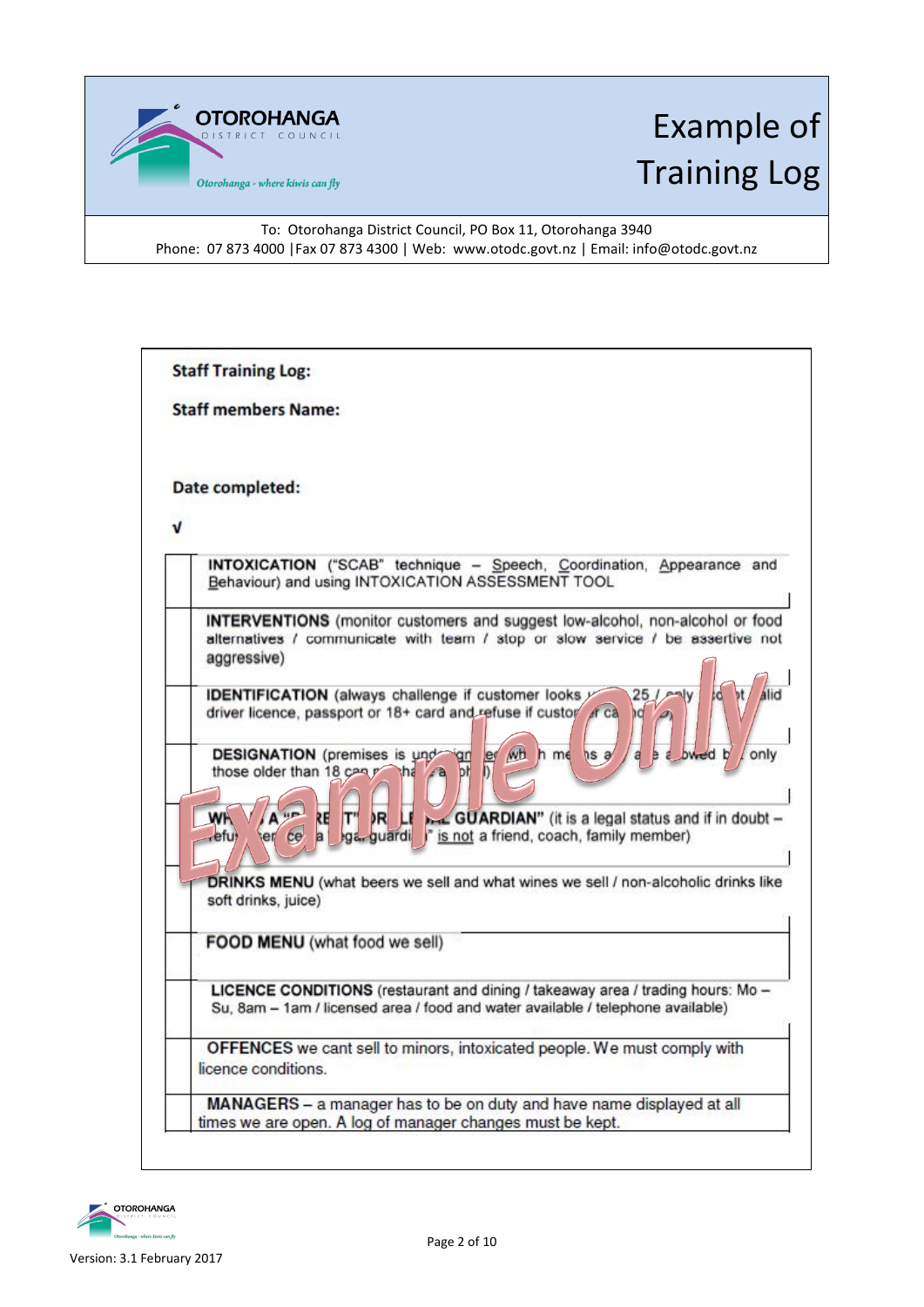

# Example of Host Responsibility Policy

To: Otorohanga District Council, PO Box 11, Otorohanga 3940 Phone: 07 873 4000 |Fax 07 873 4300 | Web: www.otodc.govt.nz | Email: info@otodc.govt.nz

## *Host Responsibility Policy*

*The Big Bar and Bistro*

*The management and staff of The Big Bar and Bistro believe that we have a responsibility to provide an environment that is not only comfortable and welcoming but where alcohol is served responsibility.* 

*Because of this, we have implemented the following Host Responsibility Policy.* 

*Customers who are visibly intoxicated will not be served alcohol, will be asked to leave the premises and will be encouraged to take advantage of safe transport options.*

*It is against the law to serve alcohol to minors. If we are down if underlying age, we will ask for identification. Accep able forms f prof f q e re NZ photo driver's licence, and*  $18+ Ev$  ne  $\left| \int_a^b A \right|$  care or  $\int_a^b u \, dv$  erg passport.

*Our* plicy is zero to the *ager* of a *dept ager for ager for a germance for violent behaviour.* A <sub>land</sub> ge of is lively available. Menus are visible at all times.

*We provide and actively promote a range of low-alcohol and non-alcoholic drinks, including (insert your own choices e.g., low-alcohol beer, fruit juices, soft drinks, tea and coffee). Iced water is available free of charge at all times.*

*We promote a range of transport options to get you home safely.*

*We encourage people to have a designated river. We will make the driver's job more attractive by providing an interesting range of low-alcohol and alcoholfree drinks.*

*All of these services are well promoted along with signage required under the Sale and Supply of Alcohol Act 2012.*

*We maintain a training and management policy to give our staff the skills and support they need to do their job responsibly.*

*Please be our guest and take advantage of the services we offer.*

*We pride ourselves on being responsible hosts.*

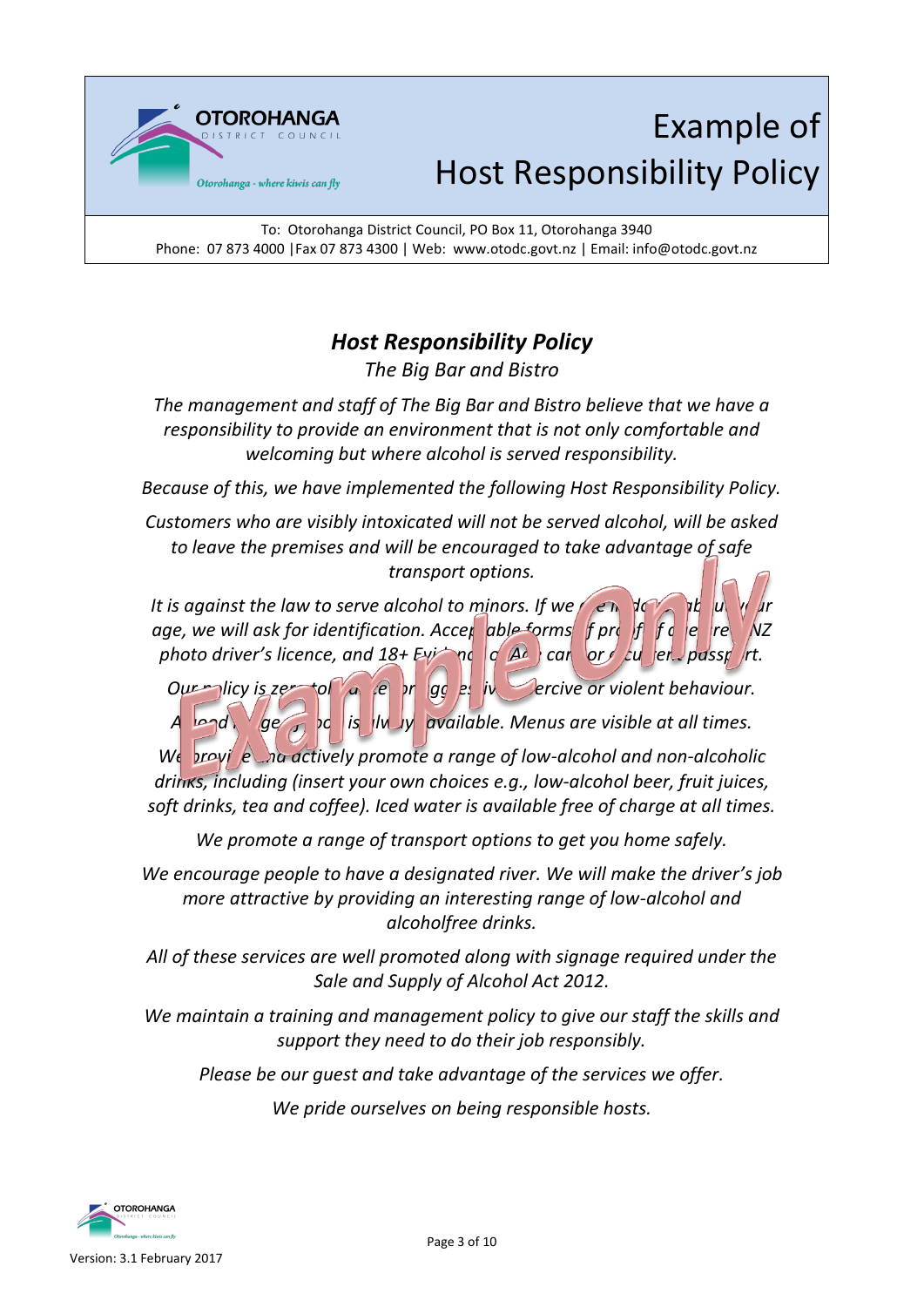**OTOROHANGA** Otorohanga - where kiwis can fly

# Example of a Floor Plan

To: Otorohanga District Council, PO Box 11, Otorohanga 3940 Phone: 07 873 4000 |Fax 07 873 4300 | Web: www.otodc.govt.nz | Email: info@otodc.govt.nz



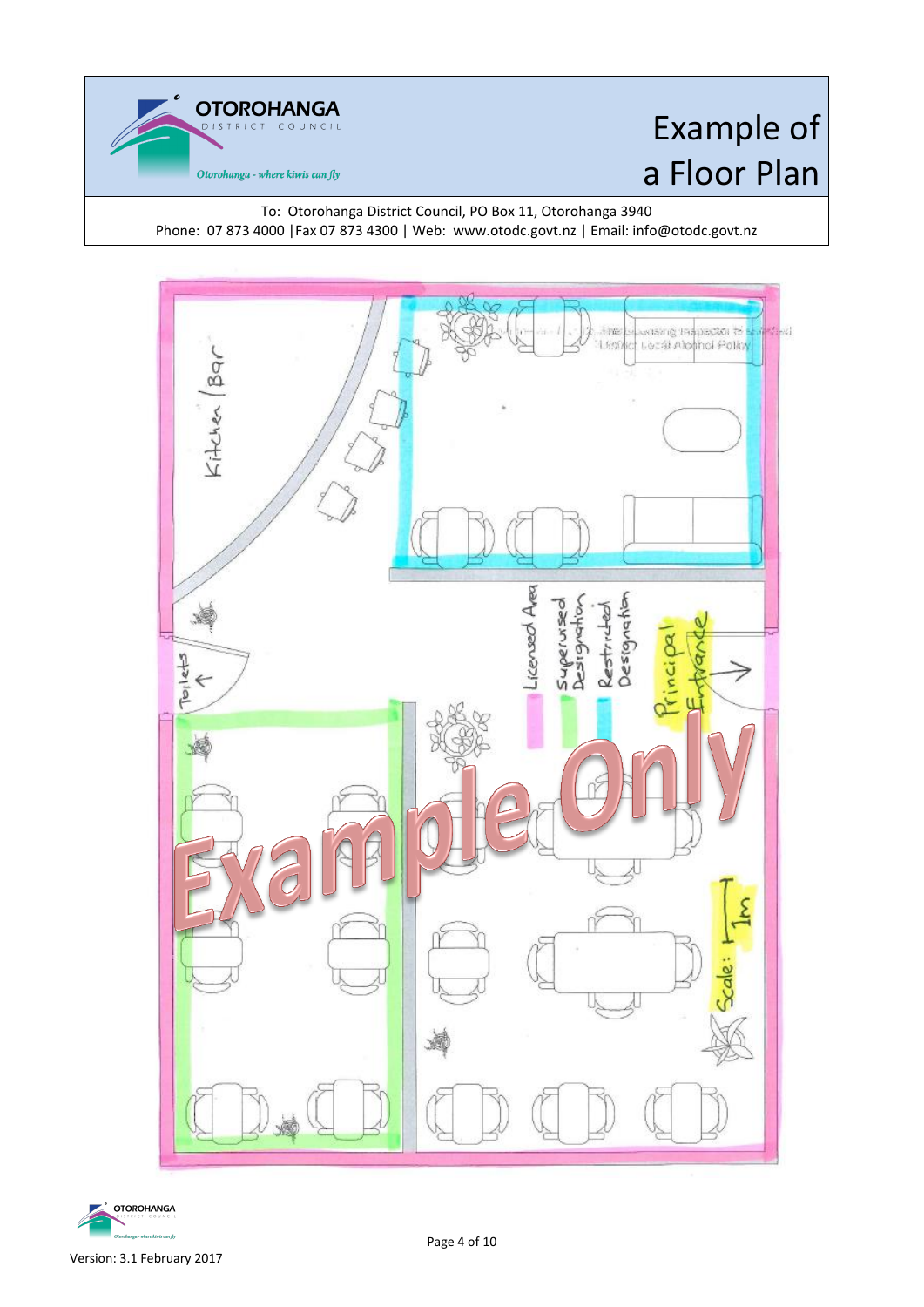

Application for Special Licence

To: Otorohanga District Council, PO Box 11, Otorohanga 3940 Phone: 0800 734 000 | Fax: 07 873 4300 | Web: www.otodc.govt.nz | Email: info@otodc.govt.nz

To the Secretary

District Licensing Committee Otorohanga District Council Application for a special licence is made in accordance with the particulars set out below:

#### **Type of Special Licence Applied for, and whether event foreseeable**

**This is an application for an on-site special licence where alcohol will be consumed on the premises where the event is occurring.**

Is the event more than 20 working days from the date of application?  $\Box$  Yes  $\Box$  No

Applications for events less than 20 working days from the date of the application cannot be accepted unless the need for the licence could not be "reasonably foreseen". Could the need for a

licence be reasonable foreseen?  $\Box$  Yes  $\Box$  No

If "no", why could the event for which the special licence is applied for, not have reasonably been foreseen?

### **Details of Applicant**

The "applicant" is the person or organisation that will hold the licence and receive the proceeds of alcohol sales, not the person who is completing the application. (See section 28 on the back page) Is the applicant:

- **natural person** who has attained the age of 20 years;
- any **body corporate**;
- **board, organisation, or other body, that is to sell alcohol or hold a licence**); or
- **licensing trust or community trust**;
- **limited partnership registered** under [section 51](http://www.legislation.govt.nz/act/public/2012/0120/latest/link.aspx?search=ts_act%40bill%40regulation%40deemedreg_alcohol_resel_25_a&p=1&id=DLM1139205) of the Limited Partnerships Act 2008
- a **partnership**
- a **department of State or other instrument of the Crown**;
- a **territorial authority**
- □ a **trustee** within the meaning of the [Trustee Act 1956.](http://www.legislation.govt.nz/act/public/2012/0120/latest/link.aspx?search=ts_act%40bill%40regulation%40deemedreg_alcohol_resel_25_a&p=1&id=DLM304703)
- A **manager acting for a person pursuant to a property order made** under the [Protection of Personal and Property Rights Act 1988](http://www.legislation.govt.nz/act/public/2012/0120/latest/link.aspx?search=ts_act%40bill%40regulation%40deemedreg_alcohol_resel_25_a&p=1&id=DLM126527)
- A **club**

Applicant that is a **body corporate**, authority under which incorporated:

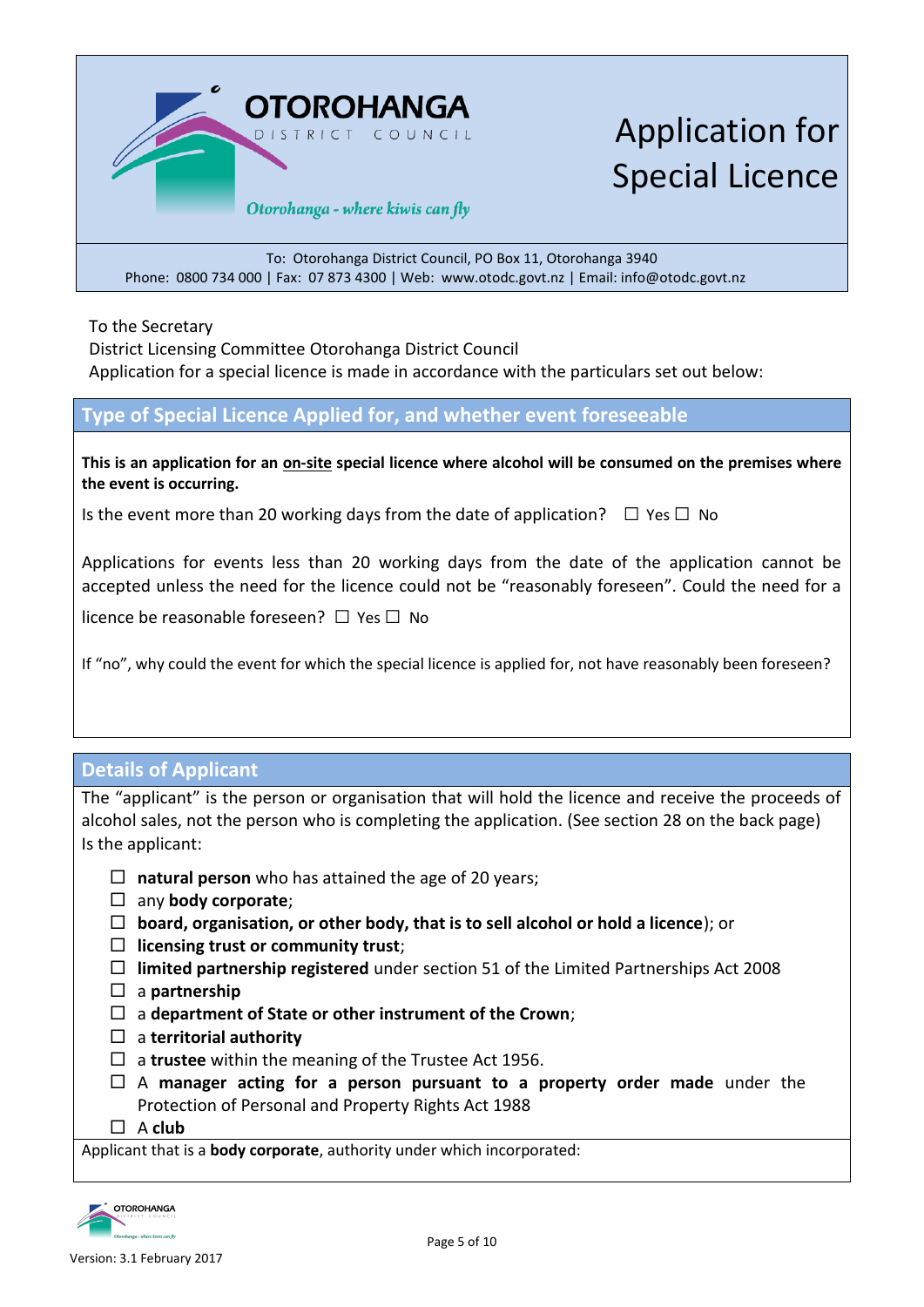### **Applicant:**

### Full Legal Name of Applicant:

|                                          |                                                                                                                                                                                                                     | Details of applicant (or of Contact Person where applicant is not a natural person)                           |  |  |
|------------------------------------------|---------------------------------------------------------------------------------------------------------------------------------------------------------------------------------------------------------------------|---------------------------------------------------------------------------------------------------------------|--|--|
| Name:                                    |                                                                                                                                                                                                                     |                                                                                                               |  |  |
| Home Phone No:                           |                                                                                                                                                                                                                     | Mobile No:                                                                                                    |  |  |
| <b>Email Address:</b>                    | <b>Business No:</b>                                                                                                                                                                                                 |                                                                                                               |  |  |
| Preferred<br>contact:                    | [phone, email etc.]                                                                                                                                                                                                 | Post Code:                                                                                                    |  |  |
| <b>Postal Address:</b>                   |                                                                                                                                                                                                                     |                                                                                                               |  |  |
| Town:                                    |                                                                                                                                                                                                                     | Post Code:                                                                                                    |  |  |
| <b>Residential Address:</b>              |                                                                                                                                                                                                                     |                                                                                                               |  |  |
| Town:                                    | <u> 1989 - Jan James James James James James James James James James James James James James James James James J</u>                                                                                                | Post Code:<br><u> 1990 - Johann Barbara, martin a</u>                                                         |  |  |
| <b>Business Details:</b>                 |                                                                                                                                                                                                                     | <i>lescribe principal business, any other businesses]</i> [describe principal business, any other businesses] |  |  |
|                                          |                                                                                                                                                                                                                     |                                                                                                               |  |  |
| <b>Applicants Criminal Convictions</b>   |                                                                                                                                                                                                                     |                                                                                                               |  |  |
| applies).                                | State all criminal convictions (other than convictions for offences against provisions of the Land Transport<br>Act 1998 not contained in Part 6, and offences to which the Criminal Records (Clean Slate) Act 2004 |                                                                                                               |  |  |
|                                          |                                                                                                                                                                                                                     |                                                                                                               |  |  |
|                                          |                                                                                                                                                                                                                     |                                                                                                               |  |  |
| <b>Details of Managers</b>               |                                                                                                                                                                                                                     |                                                                                                               |  |  |
| Committee.                               |                                                                                                                                                                                                                     | You are required to appoint certificate managers unless exempted by the Otorohanga District Licensing         |  |  |
|                                          |                                                                                                                                                                                                                     | Date of                                                                                                       |  |  |
| Full Legal Name:                         |                                                                                                                                                                                                                     | Birth:                                                                                                        |  |  |
| Home Address:<br>Certificate<br>Managers |                                                                                                                                                                                                                     | Expiry                                                                                                        |  |  |
| No:                                      |                                                                                                                                                                                                                     | Date:                                                                                                         |  |  |
|                                          |                                                                                                                                                                                                                     |                                                                                                               |  |  |
| Full Legal Name:                         |                                                                                                                                                                                                                     | Date of<br>Birth:                                                                                             |  |  |
| Home Address:                            |                                                                                                                                                                                                                     |                                                                                                               |  |  |
| Managers Certificate                     |                                                                                                                                                                                                                     | Expiry                                                                                                        |  |  |
| No:                                      |                                                                                                                                                                                                                     | Date:                                                                                                         |  |  |

 $\Box$  You may request a waiver from the requirement to appoint a manager by ticking here. You will need to nominate a person(s) who will be responsible for alcohol sales. Record their name above.

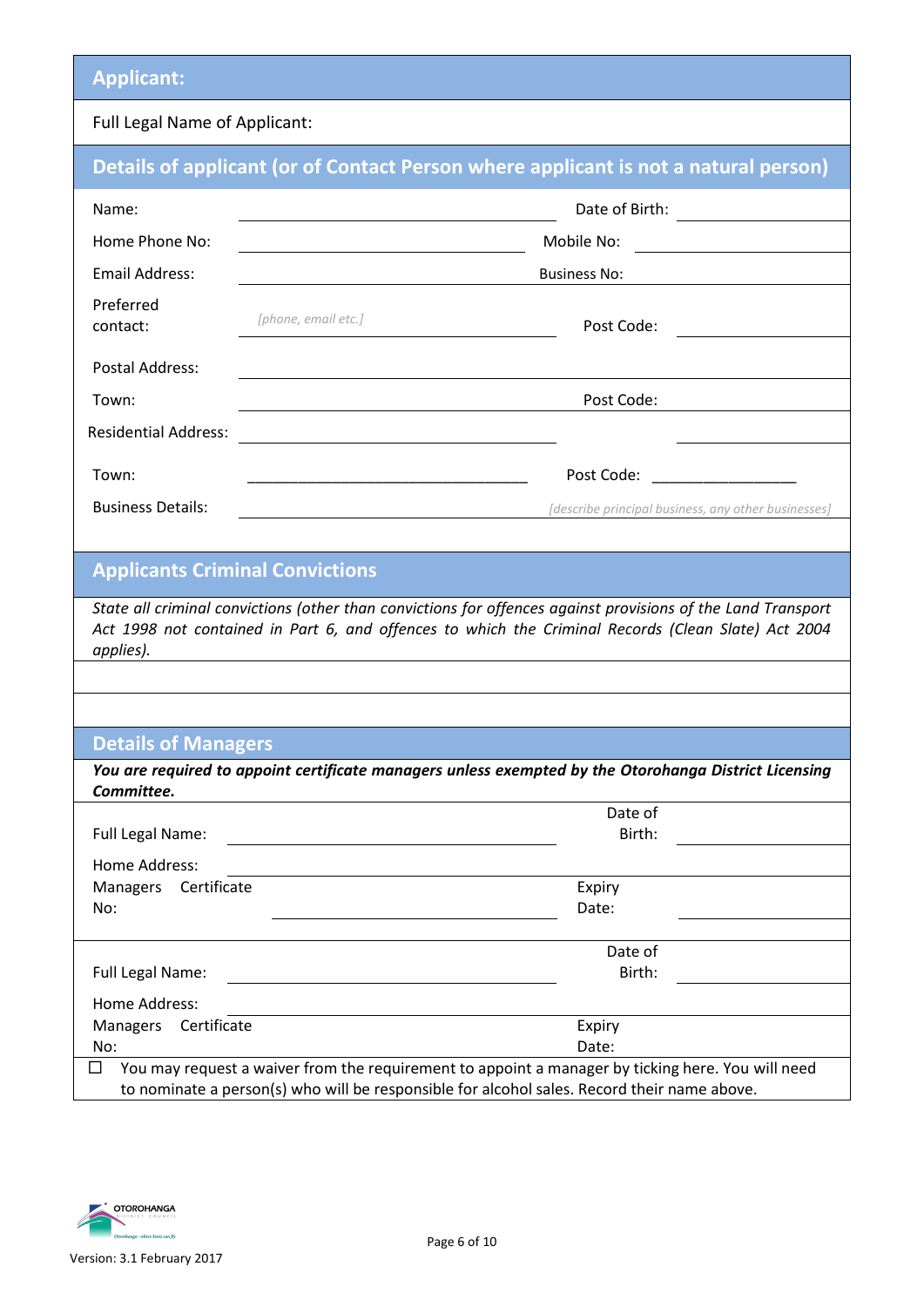| <b>Details of Premises or Conveyance (on-site special licence)</b>                                                                                                                                              |
|-----------------------------------------------------------------------------------------------------------------------------------------------------------------------------------------------------------------|
| Is a licence already held for the premises or conveyance concerned?<br>$\Box$ Yes<br><b>No</b><br>$\perp$                                                                                                       |
|                                                                                                                                                                                                                 |
| Address of premises:                                                                                                                                                                                            |
|                                                                                                                                                                                                                 |
| Tenure: [freehold, unit title, leasehold or under licence] ______________________                                                                                                                               |
| Is the licence conditional on completion of building work?<br>$\Box$ Yes<br>$\perp$<br><b>No</b>                                                                                                                |
| If Yes, please provide details:                                                                                                                                                                                 |
| <b>OR</b>                                                                                                                                                                                                       |
| Type of conveyance: [ship, railway carriage, bus etc]                                                                                                                                                           |
| Registration Number (if any):                                                                                                                                                                                   |
| Address of home base (if any):                                                                                                                                                                                  |
| Any name used or proposed for conveyance:                                                                                                                                                                       |
|                                                                                                                                                                                                                 |
|                                                                                                                                                                                                                 |
| <b>Event Details (on-site special licence)</b>                                                                                                                                                                  |
| Nature of Event:                                                                                                                                                                                                |
|                                                                                                                                                                                                                 |
| Date/s proposed for sale of alcohol:                                                                                                                                                                            |
| Trading hours proposed for sale of alcohol                                                                                                                                                                      |
| Estimate of number of people attending:                                                                                                                                                                         |
| Probable age distribution of people attending:                                                                                                                                                                  |
| Principal purpose of event:<br><u> 1980 - Jan Stein Stein, fransk politik (f. 1980)</u>                                                                                                                         |
| Are you intending to engage in the sale or supply of any goods other than alcohol and food, or in the<br>provision of any services other than those directly related to the sale or supply of alcohol and food? |
| $\Box$ No<br>$\Box$ Yes                                                                                                                                                                                         |
| If Yes, what is the nature of the other goods and services?                                                                                                                                                     |
| Types of container in which alcohol to be sold:                                                                                                                                                                 |

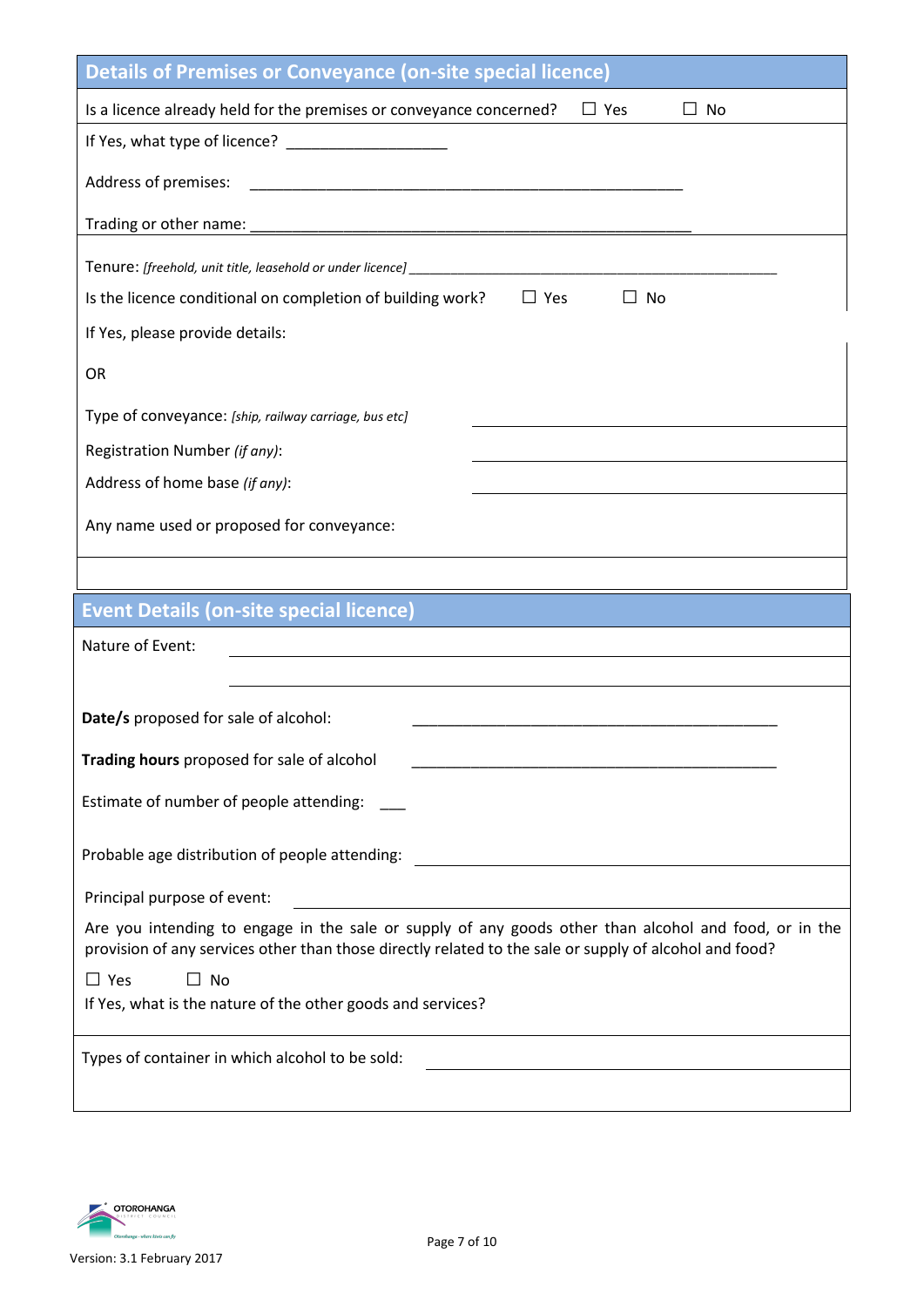| <b>Other Matters</b>                                                                                                                |                           |  |  |
|-------------------------------------------------------------------------------------------------------------------------------------|---------------------------|--|--|
| Experience and training of applicant:                                                                                               |                           |  |  |
| Intended provision to be made for:                                                                                                  |                           |  |  |
| Food                                                                                                                                | [describe type and range] |  |  |
| Non-alcoholic beverages                                                                                                             | [describe type and range] |  |  |
| Low-alcohol beverages                                                                                                               | [describe type and range] |  |  |
| To what extent, and where, is drinking water intended to be freely available to patrons?                                            |                           |  |  |
|                                                                                                                                     |                           |  |  |
| If no access to mains water supply, potability of water intended to be available?                                                   |                           |  |  |
|                                                                                                                                     |                           |  |  |
| What steps are intended to be taken to provide help with and information about alternative forms of<br>transport from the premises? |                           |  |  |
|                                                                                                                                     |                           |  |  |
|                                                                                                                                     |                           |  |  |
| What steps are to be taken to prevent the sale and supply of alcohol to prohibited people?                                          |                           |  |  |
|                                                                                                                                     |                           |  |  |
|                                                                                                                                     |                           |  |  |
| What other steps does the applicant propose to promote the responsible consumption of alcohol?                                      |                           |  |  |
|                                                                                                                                     |                           |  |  |
|                                                                                                                                     |                           |  |  |
| What other systems (including training) and staff are in place (or to be in place) for compliance with the Act?                     |                           |  |  |
|                                                                                                                                     |                           |  |  |
|                                                                                                                                     |                           |  |  |
| Authorication                                                                                                                       |                           |  |  |

| <b>MULLIULISALIUIL</b>          |            |  |
|---------------------------------|------------|--|
| Name of Applicant:              |            |  |
| Signature of applicant/contact: |            |  |
| Dated At (place):               | On (date): |  |

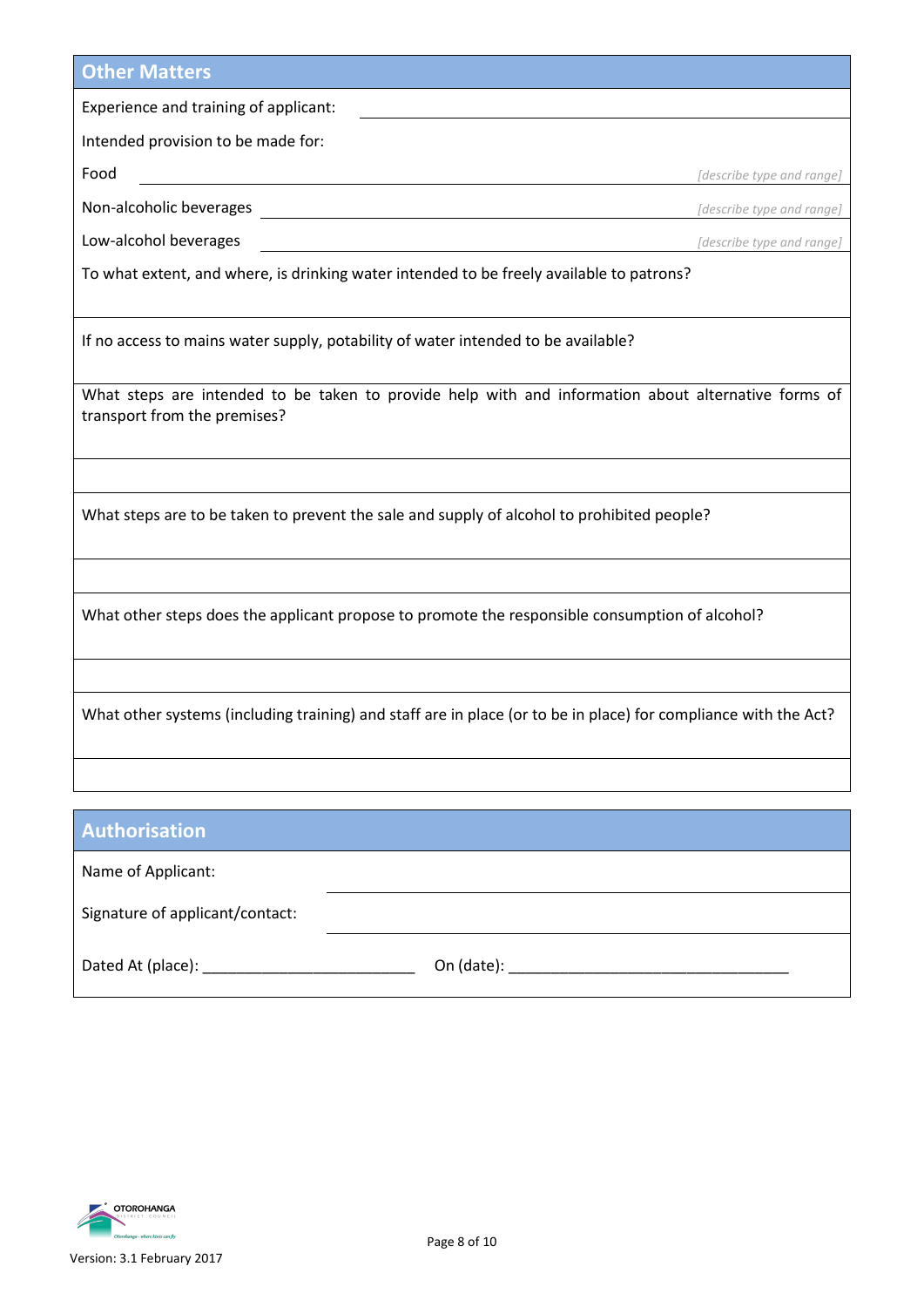#### **Section 28:**

Section 28 of the Sale and Supply of Alcohol Act 2012 requires a licensee to be one of the following:

- (a) a **natural person** who has attained the age of 20 years; or
- (b) any **body corporate**; or
- (c) a **board, organisation, or other body, that is authorised by an enactment other than this Act to sell alcohol or hold a licence** (or a licence of the kind or kinds concerned); or
- (d) a **licensing trust or community trust**; or
- (e) a **limited partnership registered** under [section 51](http://www.legislation.govt.nz/act/public/2012/0120/latest/link.aspx?search=ts_act%40bill%40regulation%40deemedreg_alcohol_resel_25_a&p=1&id=DLM1139205) of the Limited Partnerships Act 2008 whose partnership agreement does not contain a restriction preventing it from selling alcohol, or from holding a licence (or a licence of the kind or kinds concerned); or
- (f) a **partnership** each member of which is a person, body corporate, board, organisation, body, trust, or partnership, of a kind referred to in any of paragraphs (a) to (e); or
- (g) a **department of State or other instrument of the Crown**; or
- (h) a **territorial authority** (whether or not expressly authorised by an enactment other than this Act to hold a licence); or
- (i) a **trustee** within the meaning of the [Trustee Act 1956.](http://www.legislation.govt.nz/act/public/2012/0120/latest/link.aspx?search=ts_act%40bill%40regulation%40deemedreg_alcohol_resel_25_a&p=1&id=DLM304703)

(2) A **manager acting for a person pursuant to a property order made** under the [Protection of Personal and](http://www.legislation.govt.nz/act/public/2012/0120/latest/link.aspx?search=ts_act%40bill%40regulation%40deemedreg_alcohol_resel_25_a&p=1&id=DLM126527)  [Property Rights Act 1988](http://www.legislation.govt.nz/act/public/2012/0120/latest/link.aspx?search=ts_act%40bill%40regulation%40deemedreg_alcohol_resel_25_a&p=1&id=DLM126527) can hold an on-licence, an off-licence, a special licence, or licences of 2 or all of those kinds, if the order authorises the manager to do so.

(3) A **club** can hold a special licence.

You may need to provide evidence of the status of the applicant.

#### **Notes:**

- 1 This application must be accompanied by the prescribed fee.
- 2 If required to do so by the secretary of the District Licensing Committee, the applicant must within 10 working days after filing this application with the committee ensure that notice of this application in form 8 is attached in a conspicuous place on or adjacent to the site to which this application relates.
- 3 Where the District Licensing Committee is of the opinion the event is a large scale event, an alcohol management plan, or building and planning compliance certificate may be required, or an applicant may be required to liaise with the Police and Territorial Authority pursuant to section 143 of the Act.

#### **Documents required to accompany applications:**

- 1 Copy of club's incorporation certificate and constitution of rules (if applicable)
- 2 A map or a copy of a map or a portion of a map showing the location of the premises
- 3 A scale plan showing:
	- Those parts of the premises that are to be used for the sale and supply of alcohol
	- Those parts of the premises that the applicant intends should designated as restricted areas or as supervised areas
	- The principal entrance
- 4 A written statement from the owner to the effect that they have no objection to the grant of the licence

| <b>Special Licence Class</b> | <b>Description</b>                       | Fee (\$) including GST |
|------------------------------|------------------------------------------|------------------------|
| Class 1                      | 1 large event (400+ patrons):            | 575.00                 |
|                              | 3+ medium events (100-400 patrons):      |                        |
|                              | more than 12 small events (<100 patrons) |                        |
| Class <sub>2</sub>           | 3 to 12 small events (<100 patrons)      | 207.00                 |
|                              | 1 to 3 medium events (100-400 patrons):  |                        |
| Class 3                      | 1 or 2 small events (<100 patrons)       | 63.25                  |